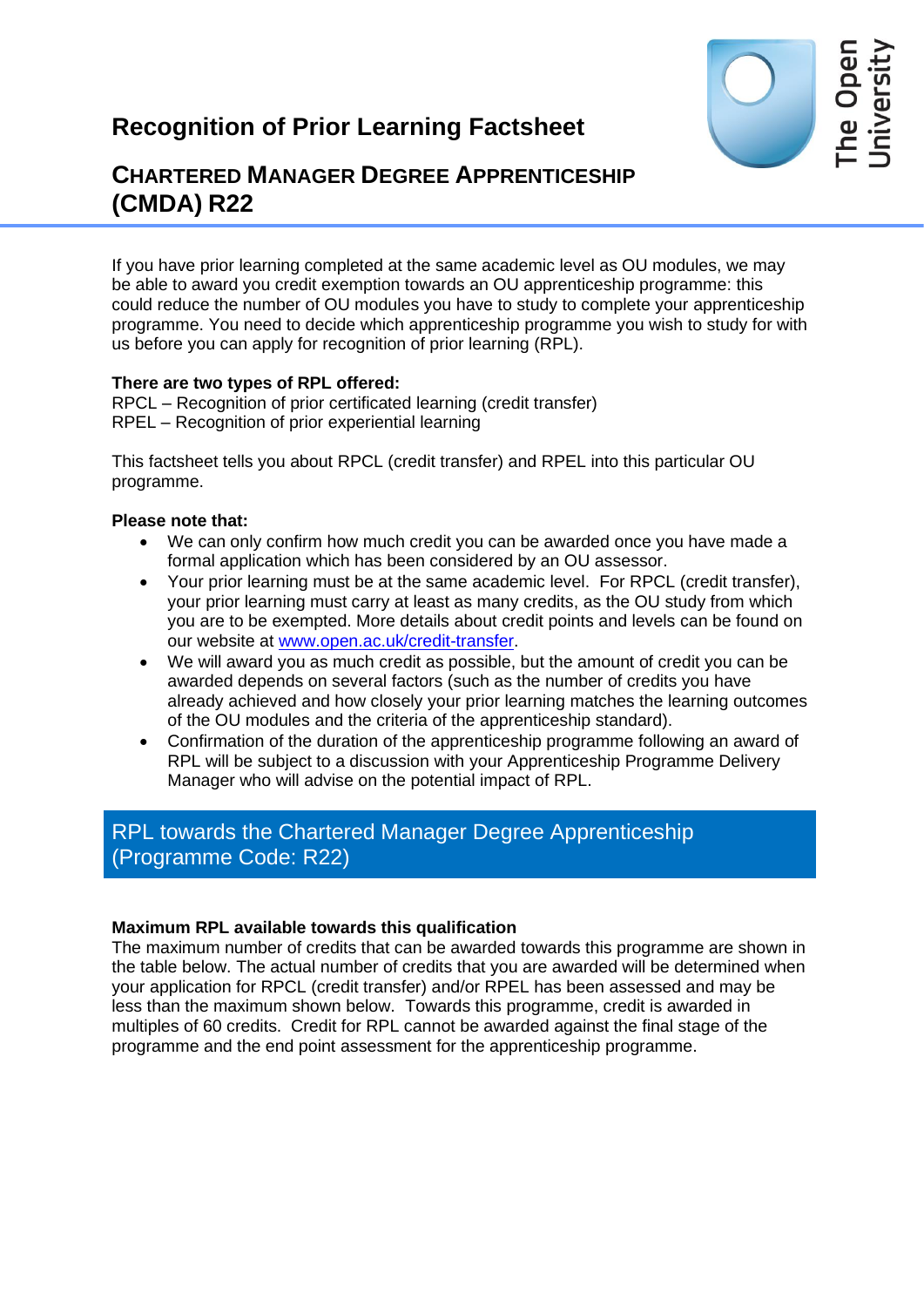| Total number of credits required for this qualification                          | 360 credits |
|----------------------------------------------------------------------------------|-------------|
| <b>Maximum RPL total</b>                                                         | 240 credits |
| <b>Maximum RPCL (credit transfer)</b>                                            | 240 credits |
| <b>Maximum RPEL (against module BXY130)</b>                                      | 60 credits  |
| Minimum number of OU credits to be completed if<br>awarded the maximum RPL total | 120 credits |

#### **Age of previous study**

For this programme we can consider the following:

RPCL (credit transfer) – prior learning completed up to 16 years ago RPEL – prior learning/experience up to 5 years ago.

We will calculate the age of your prior learning using the date we receive your completed application with all required supporting evidence.

#### **Study for which you could be awarded RPCL (credit transfer)**

You can apply for RPCL (credit transfer) towards this OU programme if you have any of the eligible prior learning shown on our website [www.open.ac.uk/credit-transfer.](http://www.open.ac.uk/credit-transfer) When we assess your application, we will look at how similar your prior learning is to the OU modules in this programme.

How much credit you are awarded is likely to depend in part on how closely the subjects of your prior learning match the learning outcomes of the OU modules and the criteria of the apprenticeship standard. If your prior learning is in an unrelated subject area, we will not be able to award you RPCL (credit transfer) towards this programme. To read about the subjects covered in this programme visit the [programme description.](http://info1.open.ac.uk/CMDA-resources)

#### **What do I need to provide with my application?**

Every application for RPCL (credit transfer) must be supported by official evidence, usually in the form of an academic transcript and/or a certificate. Please see the application form for more information about the evidence you will need to provide.

You will also need to provide syllabus information/learning outcomes so that the academic expert can map how closely your prior learning matches that of the OU modules in the programme. Your academic transcript will provide a list of the modules or units you have completed, but syllabus information provides a detailed description of the content of each of those modules, often about a paragraph per module/unit. If you do not provide syllabus information, we will be unable to assess your application.